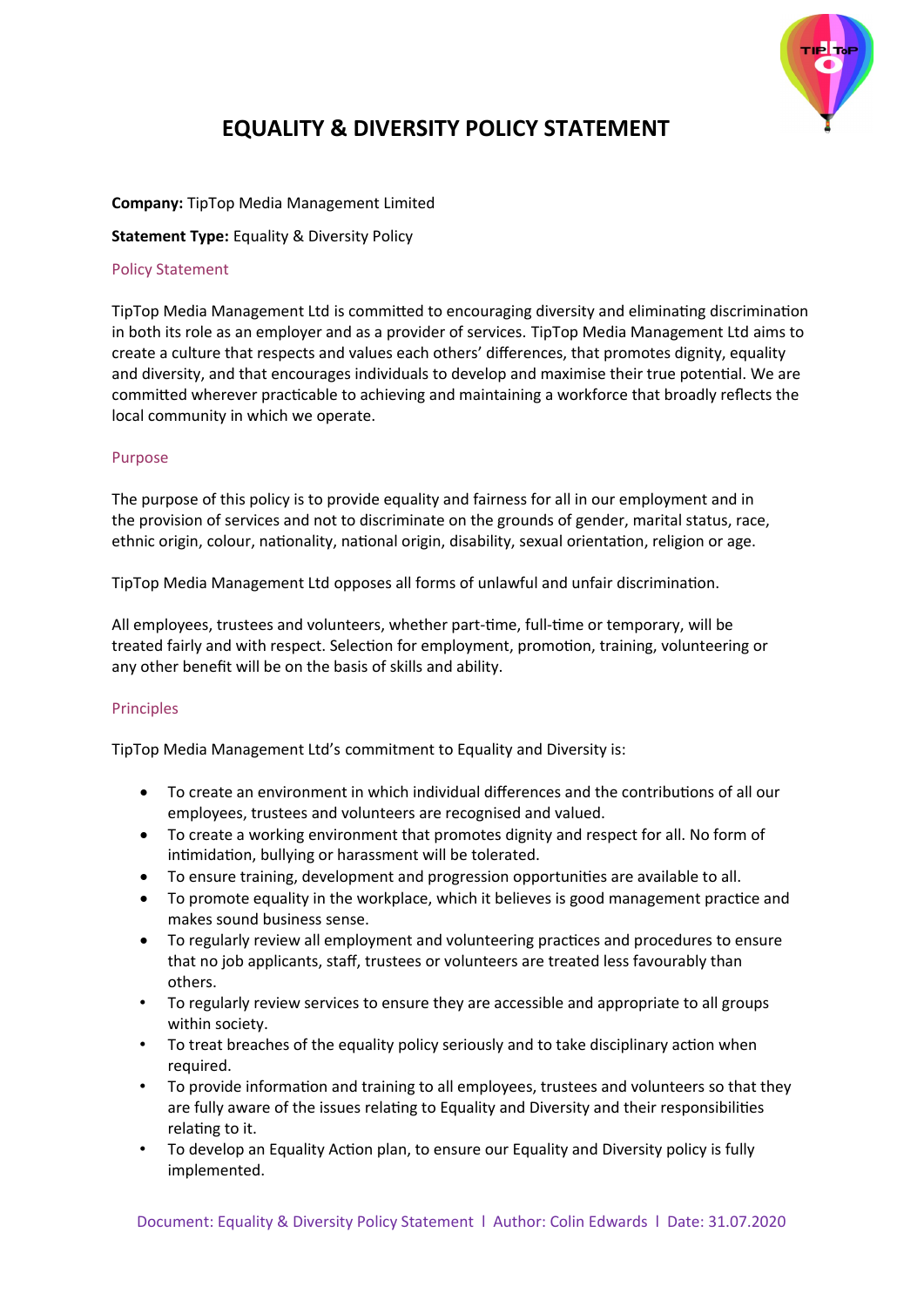

- To ensure the policy is fully supported by the Management.
- To monitor and review the policy annually.

## Procedures

## **POSITIVE ACTION**

TipTop Media Management Ltd will act positively in using the Equality and Diversity Policy as a means of making public it's commitment to provide equal opportunities to all present and future employees, trustees and volunteers.

TipTop Media Management Ltd encourages all employees to apply for suitable opportunities and to seek training for promotion or in particular skills.

The Equality and Diversity Policy forms part of the Staff Handbook and Contract of Employment.

Training in Equality and Diversity is provided as part of the Induction Programme.

Any form of discrimination by an employee, trustee or volunteer is treated very seriously and where appropriate will be dealt with using the Disciplinary Procedure.

#### **POSITIVE DISCRIMINATION**

Positive discrimination is illegal and the recruitment of 'quotas' of particular groups is also illegal. Discrimination in selection to achieve or secure a balance of persons of different racial groups is also not allowed under the Race Relations Act 1976.

There is an exception, however, which may be appropriate for certain posts in TipTop Media Management Ltd, i.e. when a genuine occupational qualification (GOQ) is necessary or desirable for a Particular group or sex. Both the Race Relations Act 1976 and the Sex Discrimination Act 1975 allow these exceptions.

## **RECRUITMENT**

Job descriptions and Person Specifications are prepared for all posts. The job description indicates the responsibilities and tasks to be undertaken by the job holder. The Person Specification describes the qualifications, skills and abilities required.

A list of preferred criteria may also be prepared. Care will be taken to ensure that neither the description nor the specification are discriminatory on the grounds quoted in the Policy Statement.

## **ADVERTISING**

TipTop Media Management Ltd will use a range of advertising methods in order to attract the widest pool of appropriate applicants. Vacancies for new and existing jobs will normally be advertised internally and externally. All our advertising will:

- Contain the statement 'TipTop Media Management Ltd is an 'Equal Opportunities Employer'.
- Ensure that we do not exclude, discriminate against, or discourage any particular group from applying nor make it difficult for any one from such a group to apply.
- Refer to the job description and person specification in order give information about the requirements of the job.
- Give clear instructions about obtaining the application pack.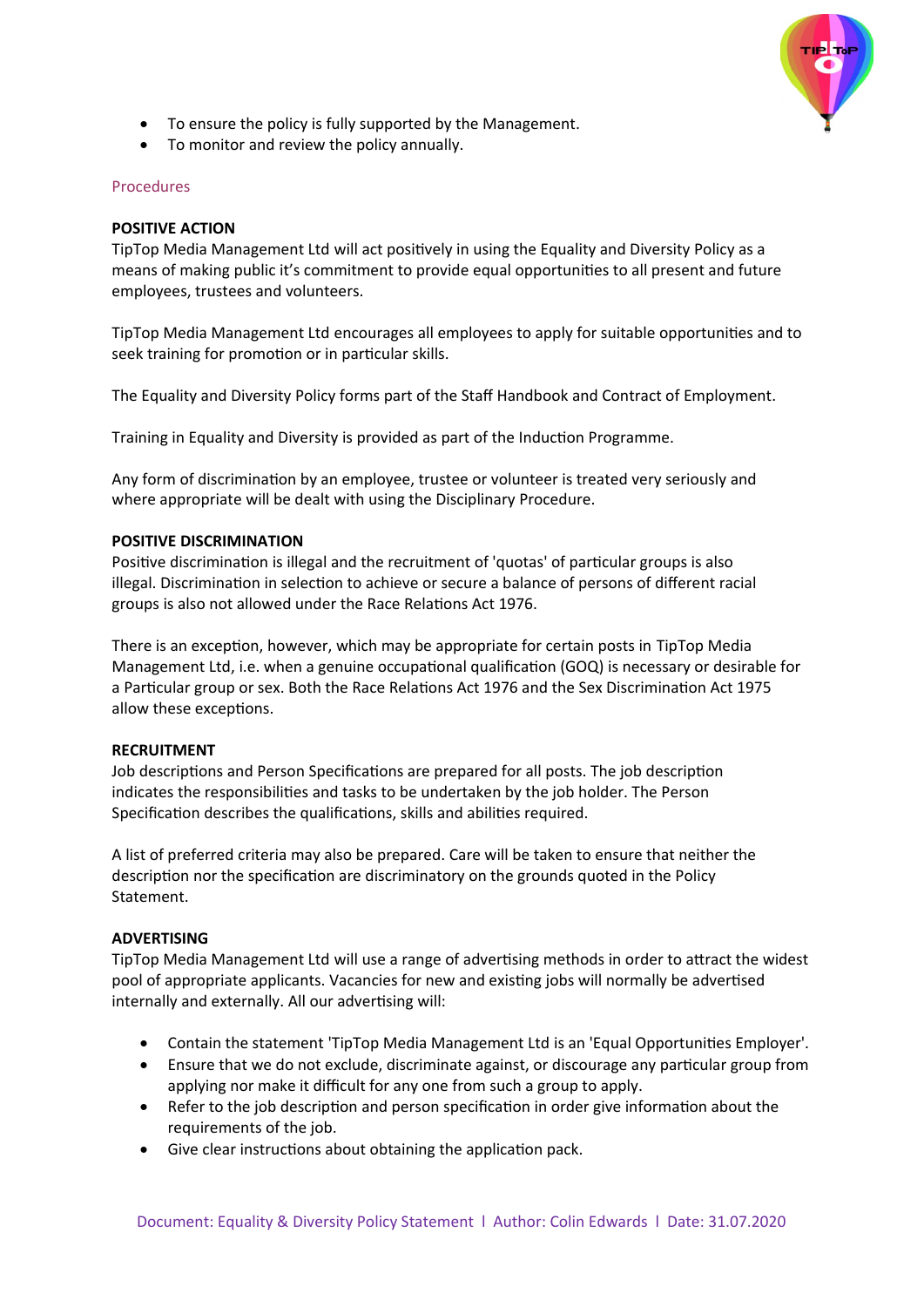

## **APPLICATIONS AND SHORT LISTING**

All applicants will be asked to fill out an application form which contains only information essential and relevant to the appointment.

Applications will be short listed by at least 2 people. Short listing will be performed on the basis of objective criteria and the extent to which candidates have shown, in the application form, that they meet the required Person Specification, and can carry out tasks and responsibilities required of the post-holder. Formal qualifications and standards of literacy and numeracy will only be taken into account when they are recognised as necessary for a particular job.

Short listed candidates will be invited to an interview. Staff and members of Management responsible for short-listing, interviewing and selection of candidates will be:

- Clearly informed of selection criteria and the need for their consistent application;
- Given guidance on the effects which generalised assumptions about people from groups quoted in the Policy Statement can have on selection decisions;
- Made aware of the possible misunderstandings that can occur between persons from different cultural backgrounds.

#### **INTERVIEWING**

All interviews will be carried out by a minimum of 2 people where possible.

The questions asked will seek to gather objective evidence in support of the job description and person specification. The same questions will be asked of all candidates applying for the job.

Disabled candidates will be asked if they need support during the interview process or adjustments should they be offered the position.

Notes will be taken and evidence gathered against the job description and person specification.

## **SELECTION**

All candidates will be scored against the job description and person specification. The highest scoring applicants will be offered the position.

Offers will be made to successful candidates, subject to satisfactory references and CRB check (where required).

All unsuccessful candidates will be informed of the result of their application and offered brief feedback.

#### **CRB POLICY**

For certain positions we will request enhanced disclosures for all employees, trustees and volunteers. This requirement will be clearly stated in the application pack.

#### **EX-OFFENDERS**

TipTop Media Management Ltd will not discriminate against ex offenders with unspent convictions, unless required to do so because of the nature of the post. All applications will be considered on an individual basis.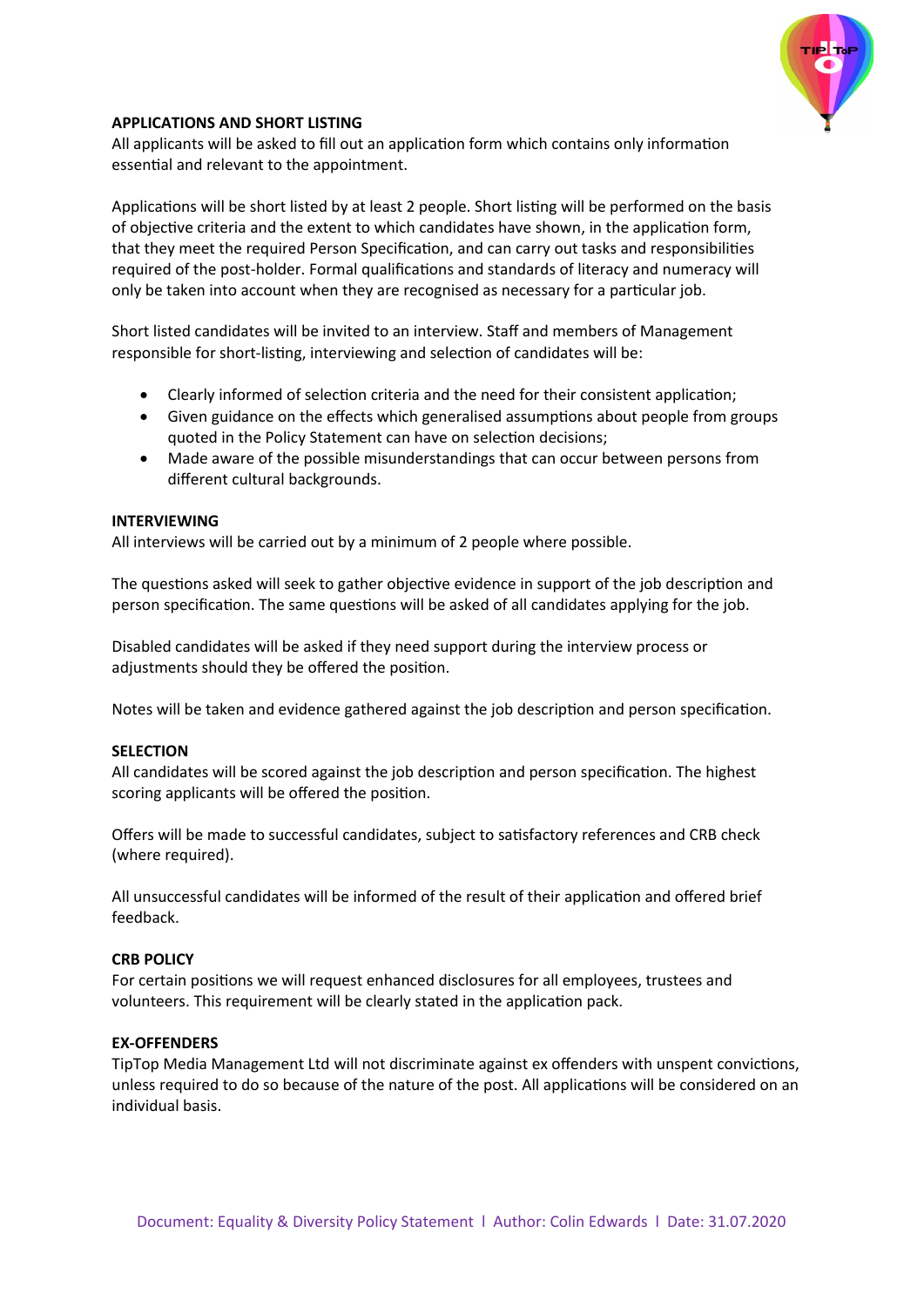

## **INDUCTION AND TRAINING**

All employees, trustees and volunteers will be required to follow an appropriate induction process to ensure they are equipped to do the job.

All employees, trustees and volunteers will receive training on the Equality and Diversity policy, procedures and action plan as part of their induction.

## **RECRUITMENT MONITORING**

The monitoring form will monitor age, race, ethnic origin, religion, gender, marital status, disability.

# **FLEXIBLE WORKING**

TipTop Media Management Ltd will consider all requests for flexible working arrangements constructively and creatively, taking account of the balancing the needs of the organisation with the needs of the individual employee.

# **PROMOTION**

All vacancies will be advertised internally and externally, where appropriate.

# **TRAINING**

All employees, trustees and volunteers have access to a wide range of training opportunities which are regularly circulated.

Training opportunities will be discussed and made on the basis of both the needs of the business set out in the Business Plan and the personal development of the individual.

Special needs and requirements for people with disabilities or caring responsibilities will be taken into account whenever practicable and methods sought to help them overcome disabilities in taking up training opportunities.

Staff with management, recruitment and selection responsibilities will be given guidance in the implementation of the Equal and Diversity Policy to ensure that they understand their position in law and under the Organisation's policy.

Induction training will include an explanation of the Equal Opportunities Policy.

# **ANNUAL LEAVE AND RELIGIOUS HOLIDAYS**

TipTop Media Management Ltd will not ask about an employee's religion and will not discriminate against anyone wishing to celebrate their festivals.

Employees are required to use part of their annual holiday entitlement to cover time off for these and must follow the normal holiday booking procedure.

## **CULTURAL AND RELIGIOUS NEEDS**

Where employees, trustees or volunteers have particular cultural and religious needs, TipTop Media Management Ltd will consider whether it is reasonably practicable to meet these needs while maintaining the efficiency of the business.

## **PEOPLE WITH DISABILITIES**

TipTop Media Management Ltd will make genuine efforts to recruit people with disabilities and take reasonable steps to make the workplace and individual jobs accessible to people with disabilities.